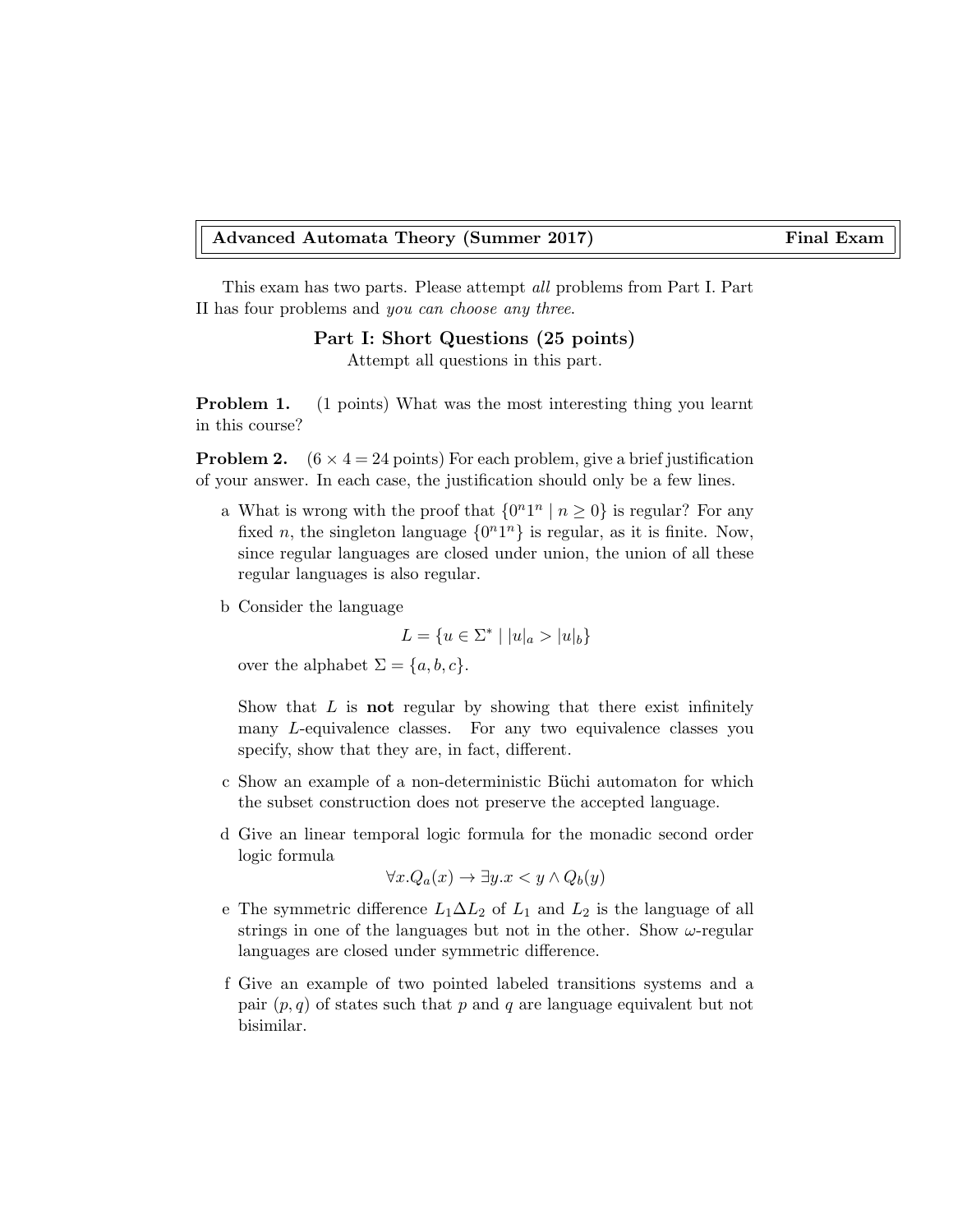## Part II: Long Questions (75 points)

Attempt any three questions in this part.

**Problem 3.** (25 points) An E-automaton is a deterministic  $\omega$ -automaton  $\mathcal{A} = (Q, \Sigma, \delta, q_0, F)$  where  $F \subseteq Q$  is a set of final states. We say that A E-accepts a word  $\alpha \in \Sigma^{\omega}$  if and only if the unique run  $\rho$  of A on  $\alpha$  satisfies

$$
\exists i \in \mathbb{N} \colon \rho(i) \in F.
$$

The language accepted by an E-automaton A is  $L(\mathcal{A}) = \{ \alpha \in \Sigma^{\omega} \mid$ A E-accepts  $\alpha$ . A language  $L \subseteq \Sigma^{\omega}$  is called E-recognizable if there exists an E-automaton A with  $L = L(A)$ .

1. (7 points) Let  $\Sigma = \{a, b, c\}$ . Give a graphical representation of an E-automaton accepting

$$
L = \Sigma^* ac \Sigma^\omega.
$$

2. (9 points) Show that

an  $\omega$ -language  $L \subseteq \Sigma^{\omega}$  is E-recognizable  $\Leftrightarrow L = U \cdot \Sigma^{\omega}$  for a regular  $U \subseteq \Sigma^*$ .

3. (9 points) Show there is a language recognized by a deterministic Büchi automaton which is not E-recognizable.

**Problem 4.** (25 points) (a) (15 points) Let  $G = (V_0, V_1, E)$  be a game graph and  $F_1, F_2 \subseteq V$ . We consider a game  $\mathcal{G} = (G, F_1, F_2)$  with the winning condition

 $\rho \in \text{Win} \Leftrightarrow \rho$  eventually visits  $F_1$  and then  $F_2$  exactly in this order.

In other words, Player 0 wins a play if he first visits  $F_1$  and then  $F_2$  (but never  $F_2$  before  $F_1$ ).

Define a game reduction to a classical reachability game  $\mathcal{G}' = (G', F')$ with game graph  $G' = (V'_0, V'_1, E')$  by providing

- a suitable memory structure S including an initialization function  $g$ ;
- the game graph  $G'$ ; and
- the winning condition  $F'$  of  $\mathcal{G}'$ .